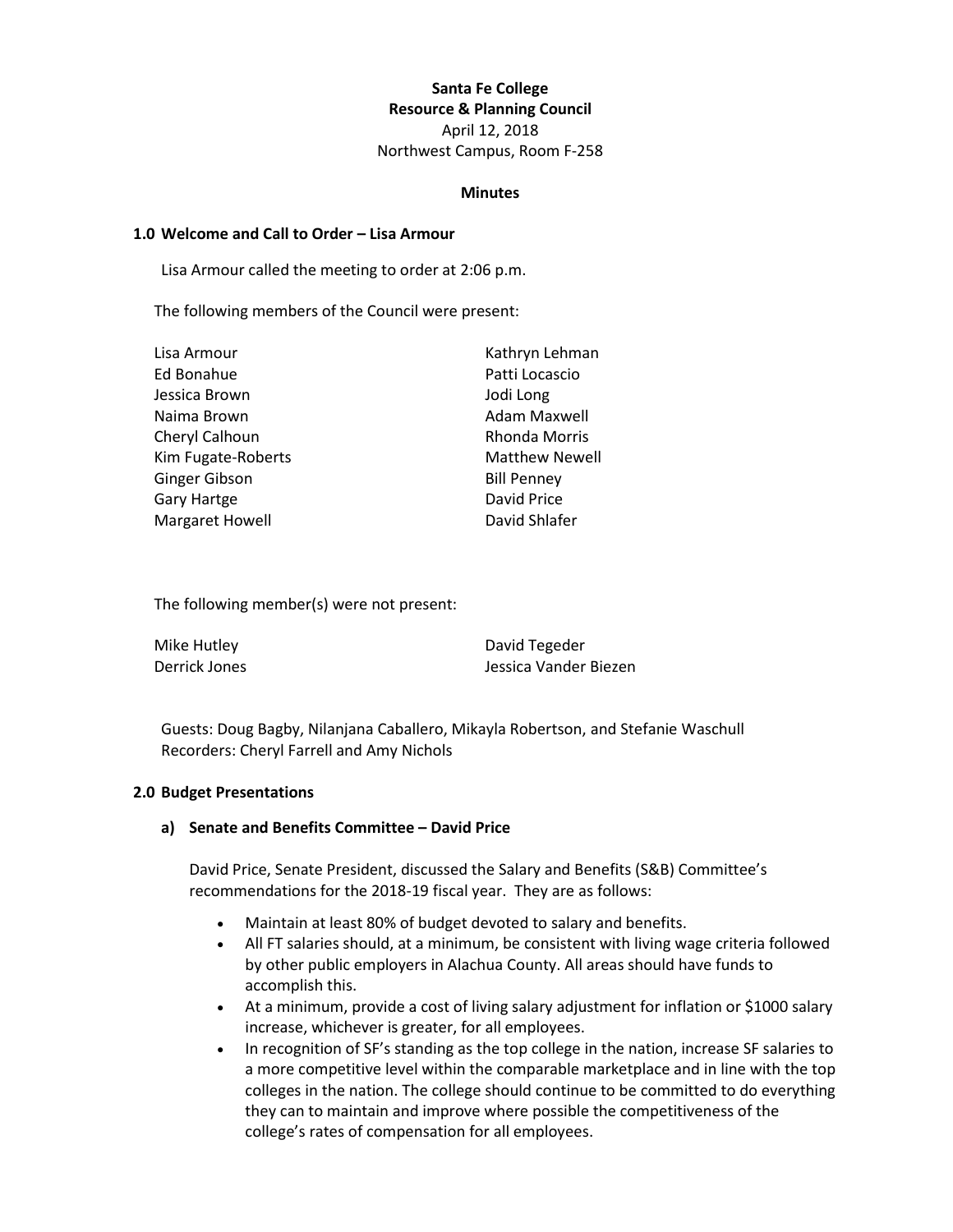- Make the following adjustments to our current step system:
	- o Accept appropriate "industry" experience for all positions.
	- o Allow for partial steps for all positions.
	- o For faculty, change the number of hours allowed for PT adjunct work from 72 hours to 60 hours to match our current two-term contract.
	- o For faculty, accept adjunct experience from other higher educational institutions accredited by one of the major regional accrediting agencies.
	- o Adjust salaries of existing personnel based on the implementation of new step criteria following an impact study.
- Request an equity study of full and part-time faculty salaries.
- Maintain continuing contract or annual contract leading to continuing contract as the primary method of FT employment for faculty.
- Starting from the current credit and contact hour adjunct rate of pay, create a tiered system of three adjunct pay rates that correspond to the three titles in place for adjunct faculty based on experience. Each level should pay at least 5% more than the preceding rate. Faculty overloads should also receive the matching adjunct rate of pay based on matching title.
- Make PT employees, including Tempforce employees, eligible for the general annual increase ensuring that all areas have the funds to accomplish this.
- For non-faculty employees, additional certificates and degrees applicable to the employee's position yet above and beyond what required for that position should earn the employee an increase in salary.
- Continue coverage of employee health care at 100% of insurance cost, continue to work with FCCRMC to provide more affordable plans, and continue to promote SF Wellness Programs for a healthier lifestyle.
- Advocate through AFC the support of the current standards of basing retirement pay on an employee's top five years of state employment, keep the DROP interest rate at its current level, restore and maintain the historical tradition of an FRS 3% annual increase in retirement pay, keep the insurance subsidy to help retirees cover rising insurance premiums.
- Advocate through AFC that the state fund the two retirement plans offered to employees equally: increase the employer contribution to FRS Investment Plan & CCORP so that the total percentage contributed equals the average total contribution of the 2002-2011 period without increasing employee contributions.

## **b) Career Service Council – Jessica Brown**

Jessica Brown, Career Service Council Chair, presented the annual CSC Salary and Benefits Committee recommendations for the 2018-19 fiscal year. The committee recommended that 80% of the college budget continue to be devoted to salary and benefits. Incentive pay was recommended for all SF employees receiving a certification or degree, monetary compensation for career service employees performing the role of fiscal agent or acting in the role of support staff for large grants that dramatically increase workload. Continued funding and filling of vacated career service positions was recommended. Continued healthcare coverage at 100% along with promotion of wellness programs was recommended. A continuation of SF tuition waiver programs and Professional Development and Scholarship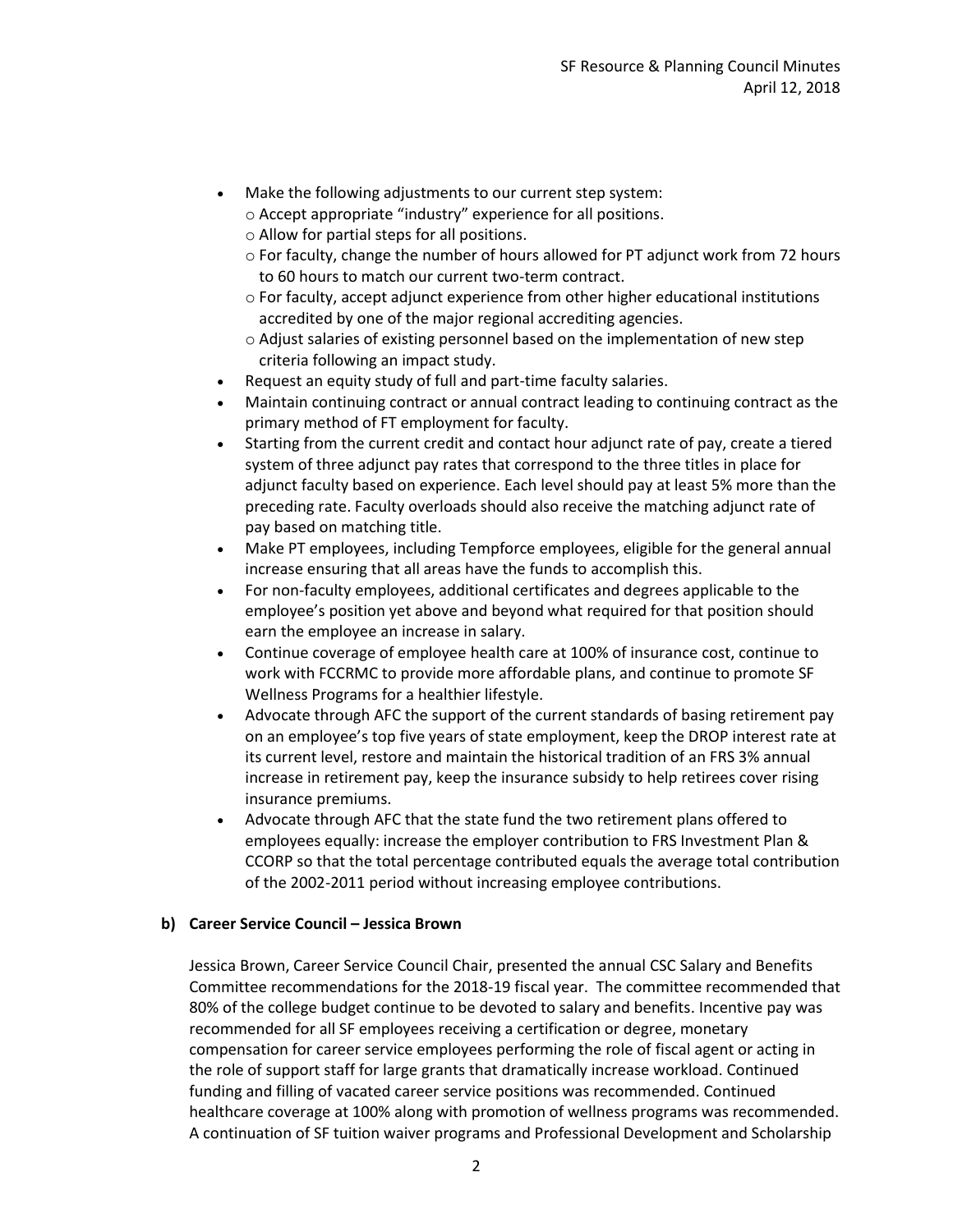funds were equally supported for the coming fiscal year, as well as continued funding for the AFC chapter. Concerning incentive pay for degree attainment, the committee is recommending that Career Service employees be awarded a one-time incentive for those who continue education in their careers, with the ability to revisit and revise in future fiscal years.

## **3.0 Budget Assumptions – Ginger Gibson**

Gibson discussed minor revisions to the Assumptions and Projections document. This included an increase to the health premiums to 10% (formerly 8%). She also reviewed the projected 2018-19 draft of recurring revenues and estimated a shortage of approximately \$476,000.

Council members approved the Operating Budget Revenue and Expenditure Assumptions and Projections for Fiscal Year 2018/19, which Gibson will finalize and email to members.

**Action Item:** Email approved Assumptions and Projections, FY 2018/19 to RPC members.

### **4.0 Discussion of Budget Presentation and Alignment with Strategic Plan – Lisa Armour**

Lisa Armour led the council members in a discussion regarding the budget recommendations and their alignment to the Strategic Plan's Access, Connection, Direction, and Achievement strategies and respective tactics. The chart below reflects those alignments discussed:

| Organization                                         | Proposal/Request                                                                                         | Theme       | Strategy/Tactic                                                                                                                                                                      |
|------------------------------------------------------|----------------------------------------------------------------------------------------------------------|-------------|--------------------------------------------------------------------------------------------------------------------------------------------------------------------------------------|
| Salary and Benefits Committee (SBC) -                | Supporting a living wage, benefits, and                                                                  |             | Position ourselves as the college of                                                                                                                                                 |
| College Senate<br>SBC - Career Service Council       | incentives                                                                                               | Achievement | choice and as the employer of choice                                                                                                                                                 |
| Information Technology Services                      | IT updates for the coming year for<br>students/employees                                                 | Access      | Make it easier to do business with the<br>college<br>Diversify/improve points of<br>college and student contact                                                                      |
| Website Accessibility                                | Making the website accessible                                                                            | Connection  | Meet students where they are<br>Communicate in terms clear to<br>students, using varied and<br>accessible means                                                                      |
| SBC - College Senate<br>SBC - Career Service Council | Educational Monetary Incentives for<br>degrees and certificates achieved<br>relevant to current position |             | Promote a culture of excellence<br>Provide targeted professional<br>development for faculty and                                                                                      |
|                                                      |                                                                                                          | Direction   | staff.<br>Develop the organization to<br>reflect institutional values in all<br>interactions                                                                                         |
| Navigating the College Experience                    | Presentation on the Quality Enhance Plan<br>- Learning Commons                                           | Connection  | Meet students where they are.<br>Create a learning center or<br>learning commons.                                                                                                    |
|                                                      | Expansion                                                                                                | Access      | Make it easier to do business with SF<br>Diversify and improve points of<br>college and student contacts                                                                             |
| <b>Blount Center Transition</b>                      | Expansion                                                                                                | Connection  | Meet students where they are.<br>Configure and equip learning<br>spaces to encourage best<br>teaching and learning<br>practices.                                                     |
| Facilities                                           | Blount Center Expansion<br>Retrofitting current learning spaces                                          | Connection  | Meet students where they are.<br>Configure and equip learning<br>spaces to encourage best<br>teaching and learning<br>practices.                                                     |
| Enrollment Management                                | Salesforce/ERP/Telax Integration                                                                         | Direction   | Guide and support students along their<br>way.<br>Expand support services and<br>practices that help students<br>identify their goals and stay on<br>track for successful completion |
| Enrollment Management                                | Value of travel to recruit international<br>students                                                     | Achievement | Prepare alobally competitive araduates.<br>Prepare students to adapt to a<br>changing world and effect<br>positive change.                                                           |
|                                                      |                                                                                                          |             |                                                                                                                                                                                      |